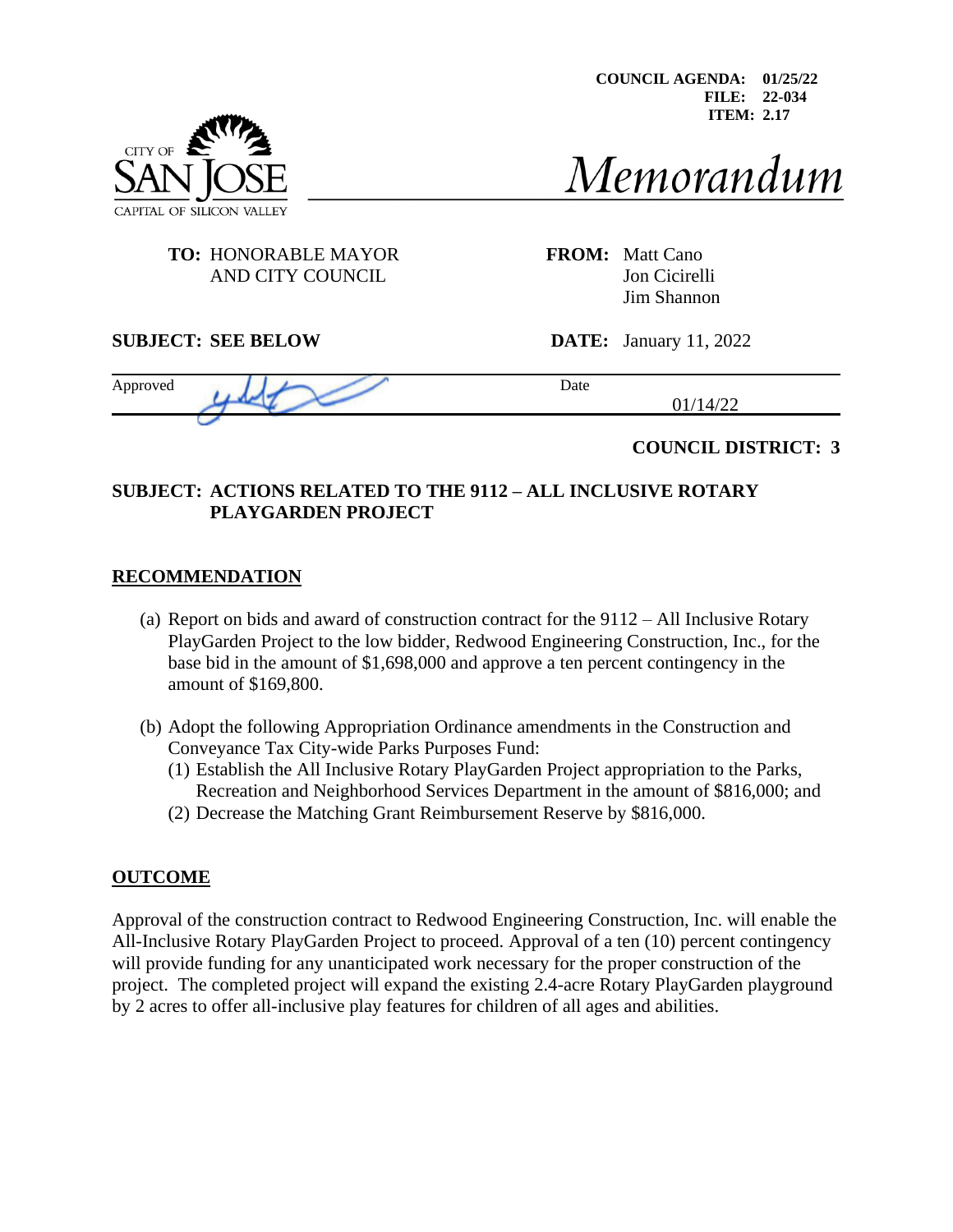# **BACKGROUND**

Rotary PlayGarden is located immediately west of the Guadalupe River Park Conservancy Offices and Visitor Center at 438 Coleman Avenue, a few blocks northwest of downtown San José. This expansion will qualify the park to be renamed as All-Inclusive Rotary PlayGarden Park and shall meet the definition of an All-Inclusive Playground (AIPG) as defined by Santa Clara County. This AIPG will be designed to develop essential physical, social, and cognitive skills, encourage independent physical access, and provide equal use of integrated environments for all children and families of all abilities.

All-inclusive features include a welcoming secure environment, solitary or semi-solitary retreat areas, imaginative play opportunities and play activities that are grouped into "rooms". The expanded playground will have amenities that include:

- Willow Tree arbor,
- California Buckeye Tree-themed sensory play structure,
- Upside-down tree sensory play structure,
- Zip-line play structure, Large canopy shade structure,
- 
- Pyramid shade canopies (4),
- Vegetated sensory labyrinth maze,
- Swing play structure,
- Drought-tolerant sensory planting,
- Recycled water irrigation,
- Nature-themed play zone (Fallen logs, log seats)
- Adirondack chairs,
- Basalt stone pavers, and
- Stone seats and other site furnishings.

The plan set submitted for bids included four Bid Alternates outlined in the Analysis below. Bid Alternates present an opportunity for the City to include additional features in the awarded contract should the bids be lower than base project scope. Because the bids received were higher than the Engineer's Estimate, City staff is not recommending award of any of the Bid Alternates.

Construction is scheduled to begin in March 2022, with completion in October 2022.

## **ANALYSIS**

The Department of Public Works requested bids for the base bid work and four bid alternates as follows. Award of the base bids are not included in the recommendation as their cost exceeds available budget.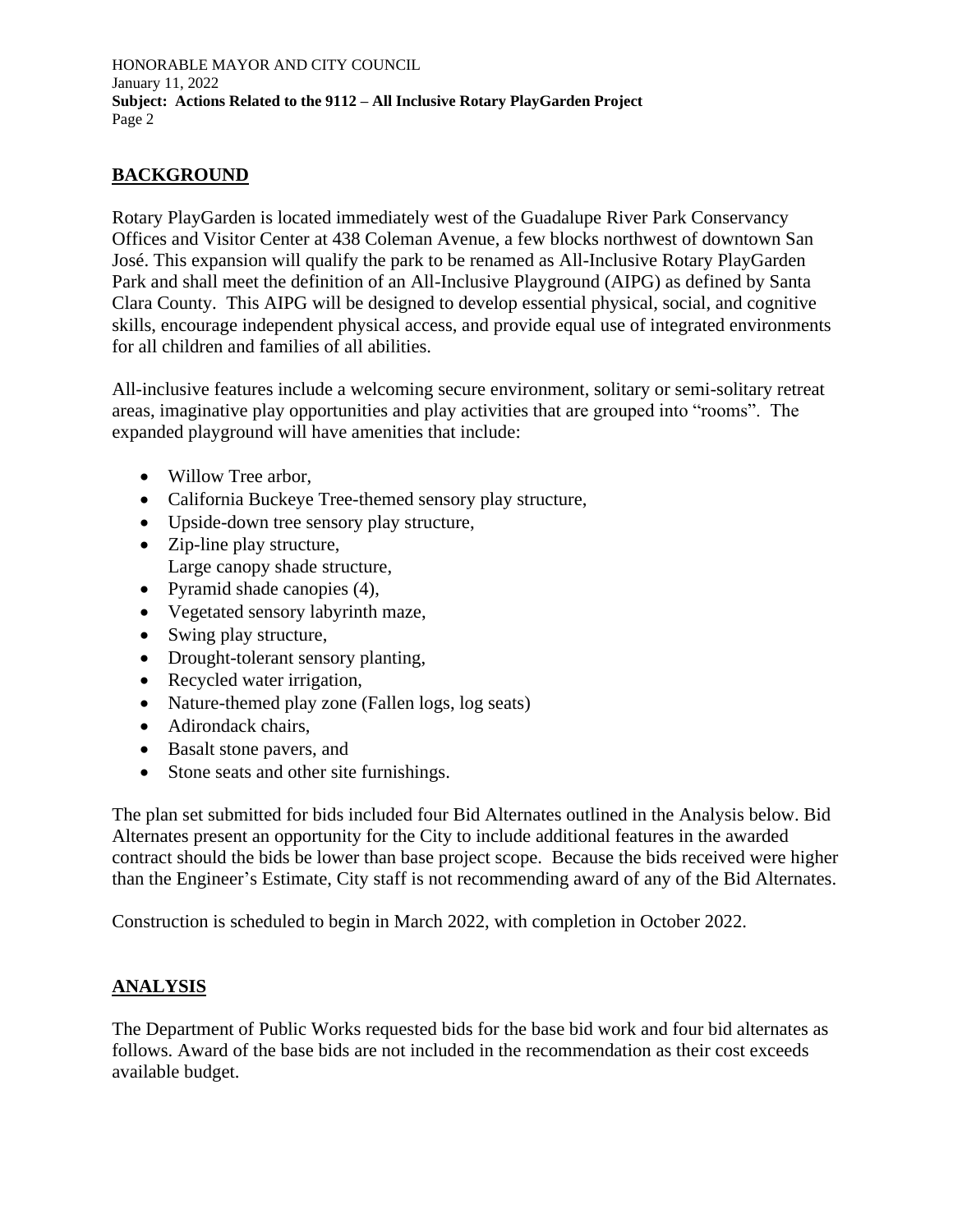Bid Alternate No. 1: Third bay of Zipline and rubber surfacing Bid Alternate No. 2: Cascatta Bell Chime play structure repair Bid Alternate No. 3: Solar light and base Bid Alternate No. 4: Child Log Seat

Bids were opened on October 7, 2021 with the following results:

| Contractor                    | <b>Base Bid</b> | <b>Bid Alt</b><br>Total | Total<br><b>Bid</b> | Variance<br>Amount | $%$ Over/<br>(Under)<br><b>Total Bid</b><br>Eng. Est. |
|-------------------------------|-----------------|-------------------------|---------------------|--------------------|-------------------------------------------------------|
| <b>Engineer's Estimate</b>    | 1,300,000       | 66,155                  | 1,366,155           |                    |                                                       |
| Redwood Engineering           | \$1,698,000     | \$113,000               | \$1,811,000         | \$444,845          | 32.6                                                  |
| Construction, Inc.            |                 |                         |                     |                    |                                                       |
| (Redwood City)                |                 |                         |                     |                    |                                                       |
| NBC Construction, Inc.        | 1,895,960       | 63,642                  | 1,959,602           | 593,447            | 43.4                                                  |
| (San Francisco)               |                 |                         |                     |                    |                                                       |
| Galeb Paving, Inc. (Saratoga) | 1,951,665       | 74,200                  | 2,025,865           | 659,710            | 48.3                                                  |
| Suarez & Munoz Construction,  | 2,071,000       | 126,292                 | 2,197,292           | 831,137            | 60.8                                                  |
| Inc. (Hayward)                |                 |                         |                     |                    |                                                       |
| Robert A. Bothman, Inc.       | 2,125,000       | 168,000                 | 2,293,000           | 926,845            | 67.8                                                  |
| (San Jose)                    |                 |                         |                     |                    |                                                       |

| <b>Bid Alt</b> |
|----------------|
| No. 4          |
| \$2,250        |
| 8,000          |
|                |
| 8,955          |
| 8,500          |
| 8,000          |
| 5,000          |
|                |

Section 1.01D - Bid Alternate of the Project's Special Provisions states "If there are Bid Alternates, the low bid will be determined by adding each of the Bid Alternate Bids to the Base Bid in ascending numerical sequence, until a total is reached to which no further Bid Alternate Bids may be added without exceeding \$1,300,000. The low bidder will be the bidder whose total amount calculated under the preceding sentence (1) includes the greatest number of Bid Alternates, or (2) offers an equal number of Bid Alternates for the lowest price. If the addition of the first Bid Alternate Bid to the Base Bid results in a figure greater than the above-stated dollar amount in the case of every responsive bidder, the low bid will be determined by the Base Bid alone. Once the low bidder has been identified in the preceding manner, the City may elect to award the Base Bid item alone or any or all Bid Alternate items in any sequence to that low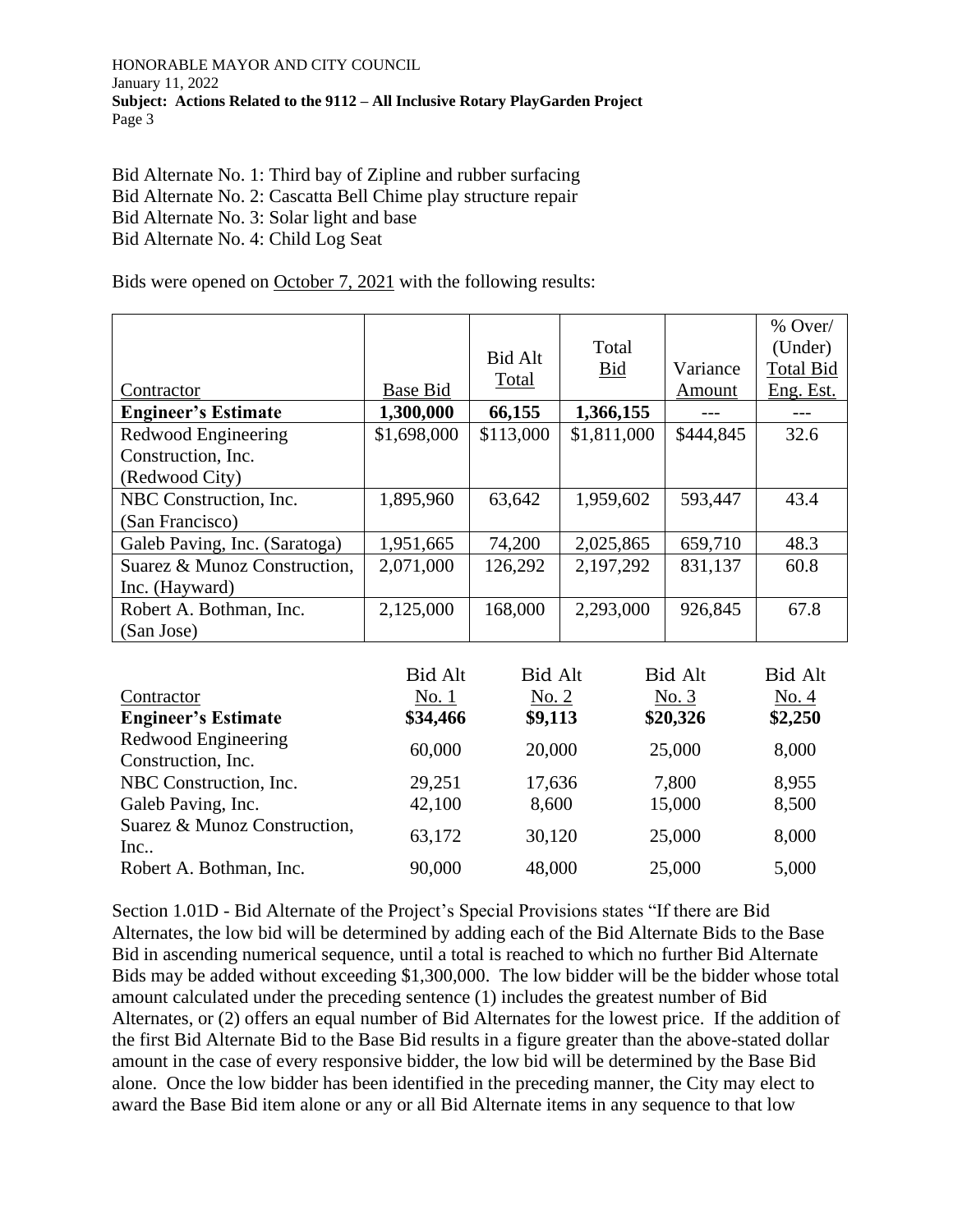bidder, even if the resulting contract amount no longer represents the lowest total price for the particular items chosen."

All five bidders had a base bid cost that exceeded the above-stated Engineer's Estimate dollar amount of \$1,300,000. Therefore, the low bid was determined by Base Bid alone. The low base bid was submitted by Redwood Engineering Construction, Inc. Although their base bid was over the Engineer's Estimate, staff considers this reasonable for the work involved in consideration of current market conditions and recommends awarding the base bid work only to Redwood Engineering Construction, Inc. Staff is not recommending the inclusion of any of the Bid Alternate items due to funding limitations and nonessential scope of the Bid Alternates.

Several factors are considered to have contributed to the higher bids that were received. At the time of design completion and bid advertisement, impacts of the COVID-19 pandemic on the construction industry were uncertain. Over the course of several months, the effects of the pandemic saw the manufacturing of construction materials facing operational restrictions and the slowdown in production. This significant decrease in material production led to higher demand and inflated costs. Repercussions of the pandemic included increased prices in materials, a shortage of skilled labor, project delays, and a supply unable to keep up with the demand of economic recovery.

Redwood Engineering Construction, Inc. has constructed two City capital improvement projects in the last eight years. Most recently, they constructed the All-Inclusive Lincoln Glen Park Renovation project, completed in October 2021. Staff was also informed that this contractor has satisfactorily completed numerous park construction projects in the Bay Area, notably in the cities of Berkeley, Sunnyvale, and Santa Clara.

San José Municipal Code Section 27.04.050 provides that the normal contingency for all public works contracts (except those involving the renovation of a building or buildings) is not more than ten percent of the total contract amount. Staff recommends a ten percent contingency, which should be sufficient to account for unforeseen conditions that might arise in the construction of the project.

## **Project Labor Agreement Applicability**

A project labor agreement (PLA) is not applicable to this project as the Engineer's Estimate is under three million dollars.

## **Local and Small Business Outreach**

Procurement staff used Biddingo to outreach to local and small business enterprises. Chapter 4.12 of the San Jose Municipal Code defines a "local business enterprise" as one with a legitimate business presence in Santa Clara County and "small business enterprise" as a local business enterprise with 35 or fewer employees. Procurement staff sent bid invitations to 2,880 vendors, and documents were downloaded by 30 venders, approximately 11 of which were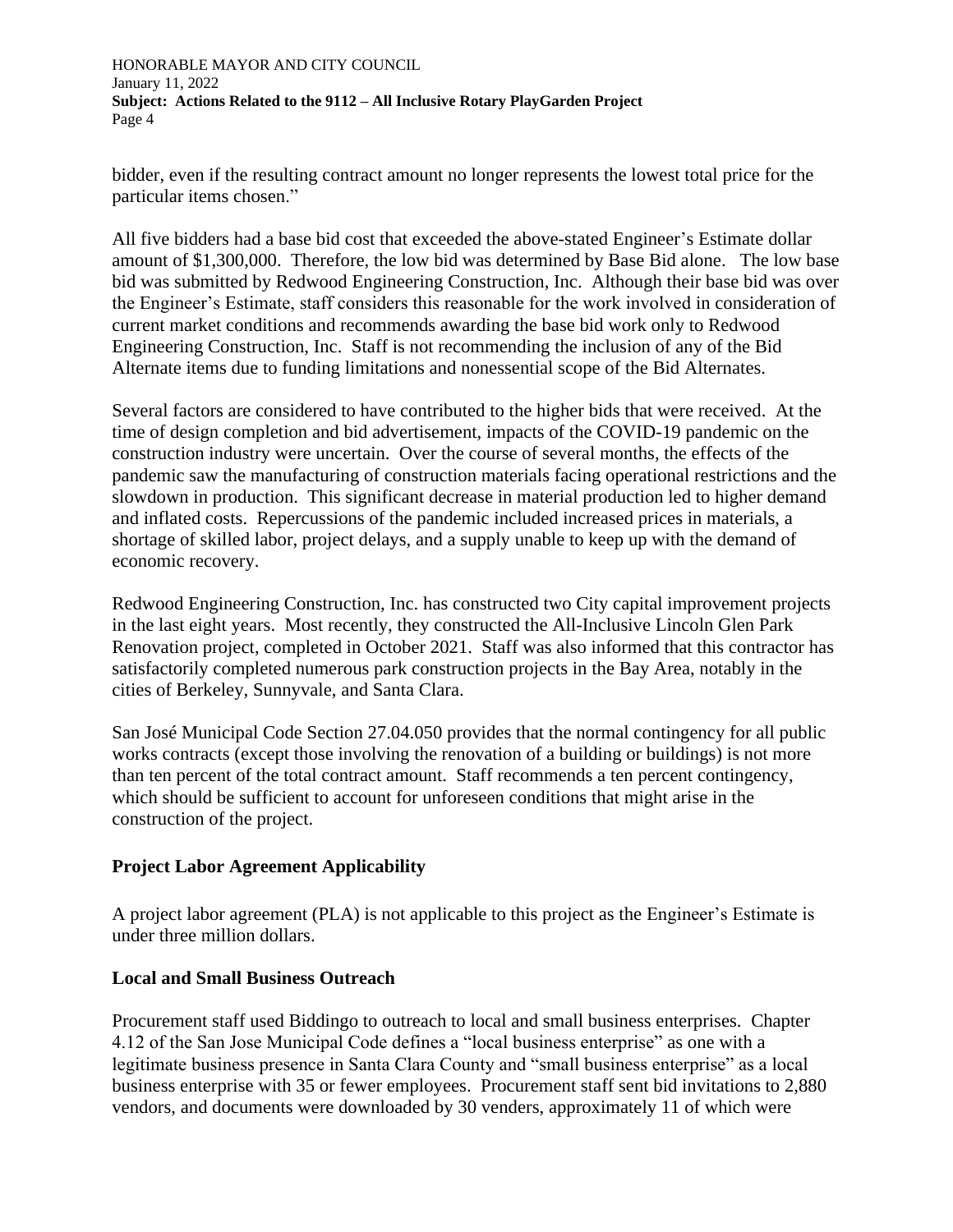located within Santa Clara County and therefore local. The recommended contractor is a local business enterprise because they have a local office in San José. None of the listed subcontractors is a small business enterprise.

## **EVALUATION AND FOLLOW-UP**

No additional follow up action with the City Council is expected at this time.

## **CLIMATE SMART SAN JOSE**

The recommendation in this memo has no effect on Climate Smart San José energy, water, or mobility goals.

## **PUBLIC OUTREACH**

The Public Outreach phase of the project included two Community Workshops on January 9, 2020 and February 25, 2020, at the Guadalupe Gardens Visitor Center to engage the public in the design development of the park.

This memorandum will be posted on the City's website for the January 25, 2022 Council agenda.

## **COORDINATION**

This proposed project and memorandum has been coordinated with the Planning, Building and Code Enforcement Department and the City Attorney's Office.

## **COST SUMMARY/IMPLICATIONS**

1. COST OF PROJECT:

| Project Delivery                         | $$963,172*$ |
|------------------------------------------|-------------|
| Construction                             | \$1,698,000 |
| Contingency                              | \$169,800   |
| <b>TOTAL PROJECT COSTS</b>               | \$2,830,972 |
| Prior Years' Expenditures & encumbrances | \$469,798   |

#### **TOTAL REMAINING PROJECT COSTS \$2,361,174**

\*Project delivery includes \$505,172 for Design Services and \$458,000 for Construction Management and Inspection Services.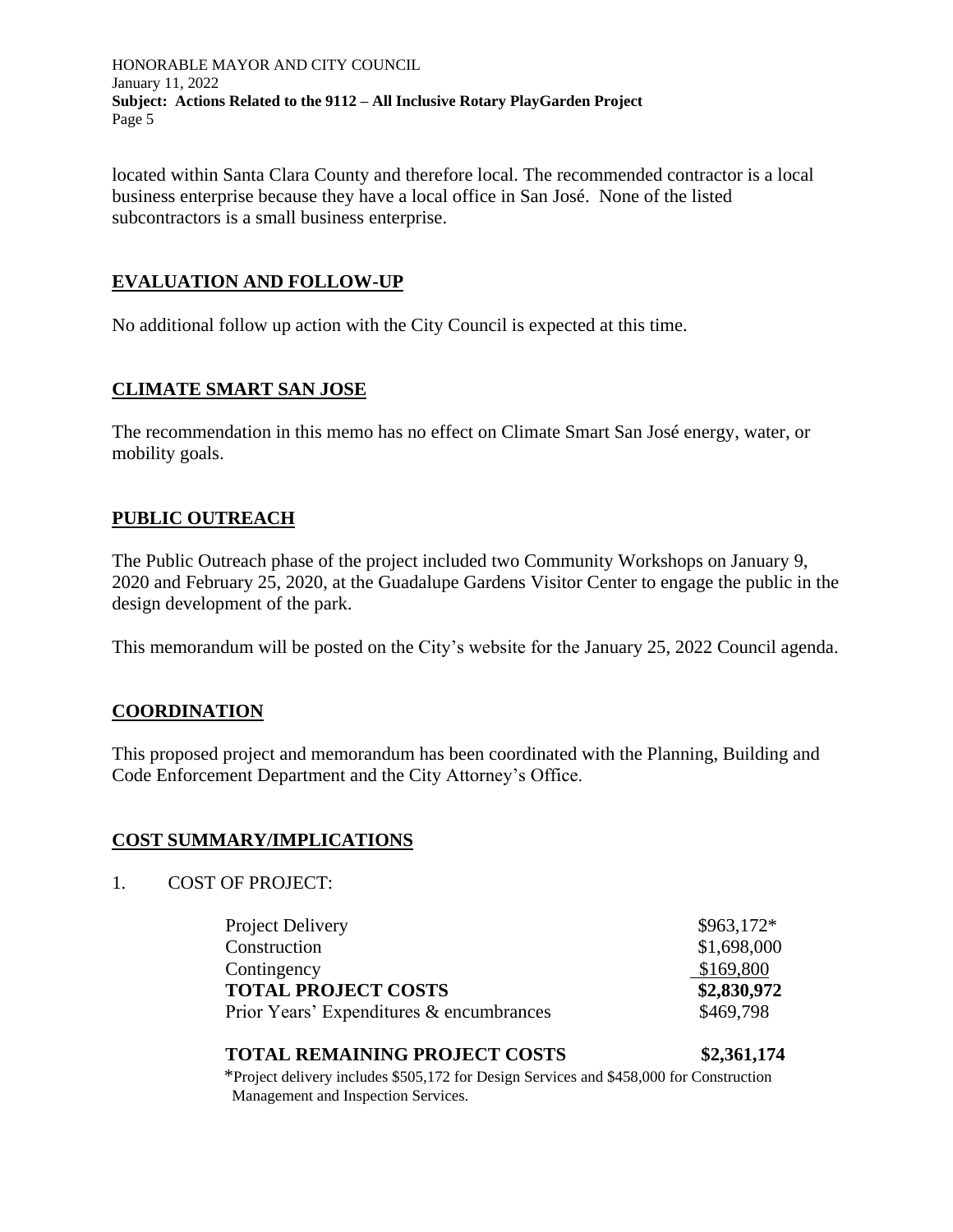#### 2. COST ELEMENTS OF AGREEMENT/CONTRACT

| Mobilization, Temporary Controls & Water Pollution Control                                              | \$95,000    |
|---------------------------------------------------------------------------------------------------------|-------------|
| Site Preparation/Demolition $&$ Grading                                                                 | \$77,000    |
| <b>Storm Drain Utilities</b>                                                                            | \$150,000   |
| Signage $&$ Site Furnishings                                                                            | \$61,000    |
| <b>Shade Structures</b>                                                                                 | \$130,000   |
| Play and Exercise Equipment                                                                             | \$305,000   |
| Fencing                                                                                                 | \$120,000   |
| Hardscape                                                                                               | \$215,000   |
| Landscape & Irrigation                                                                                  | \$288,000   |
| <b>Resilient Surfacing</b>                                                                              | \$250,000   |
| Maintenance                                                                                             | \$7,000     |
| <b>Total Base Bid Amount (Items 1 Through 11, Inclusive)</b><br>For The Lump Sum Total Of:>>>>>>>>>>>>> | \$1,698,000 |

SOURCE OF FUNDING: 375 – Subdivision Park Trust Fund 391 – Construction and Conveyance Tax Fund - Citywide

3. OPERATING COST: This facility is anticipated to open in Fall 2022 and was included as a Committed Addition in the 2021-2025 General Fund Forecast. Subsequently, these costs were incorporated in the ongoing operating budget for the Parks, Recreation, and Neighborhood Services Department. The annual operating and maintenance costs associated with the expanded facility is approximately \$61,000 in the General Fund.